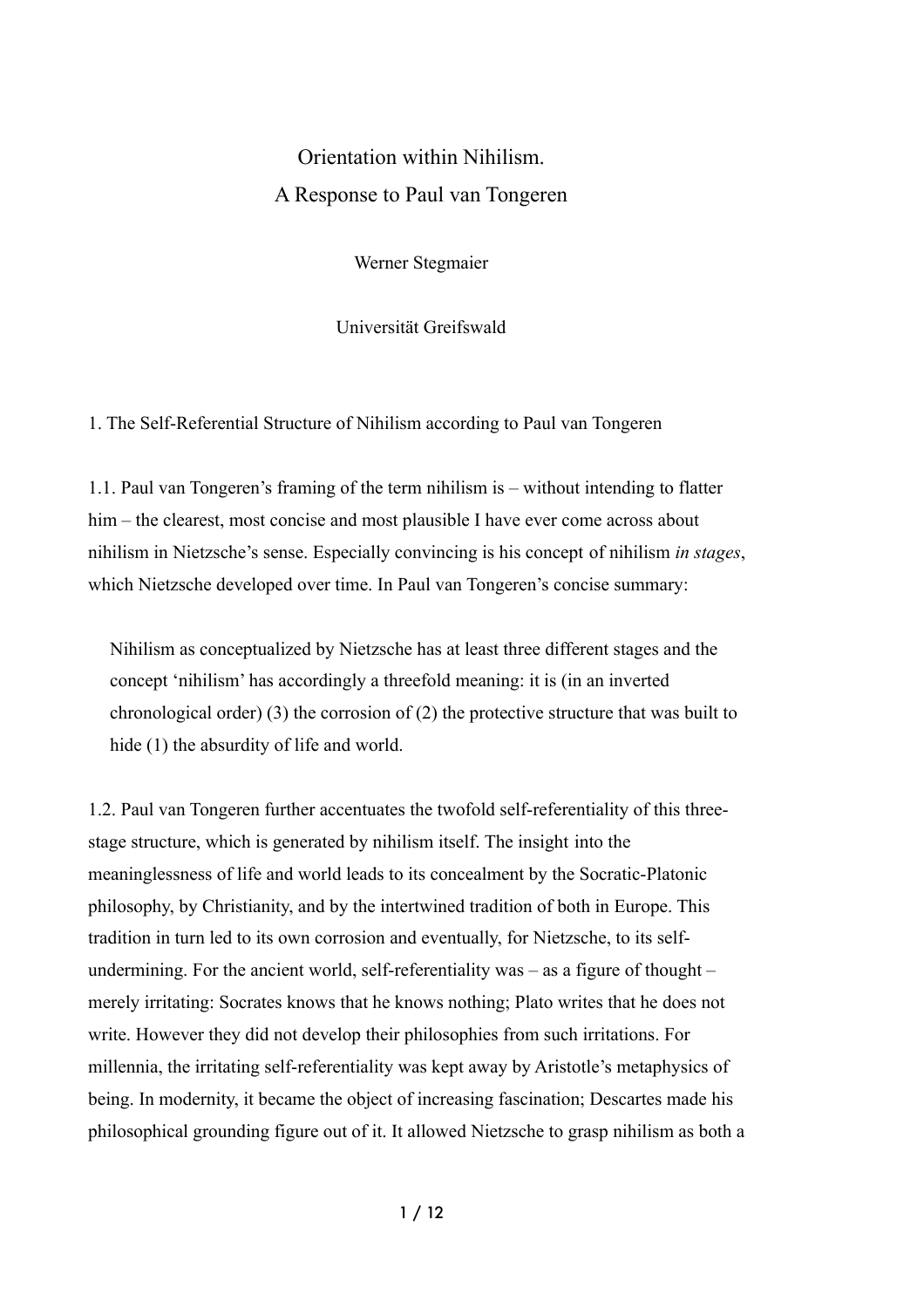coherent and a differentiated phenomenon.

1.3. The self-referentiality of nihilism however makes every form of engagement with it self-referential, without thereby rendering it contradictory. For its own denial is – in the form of nihilism (2) – part of its very structure and therefore nihilistic too. In the context of European thought, nihilism is thus inevitable. Accordingly, there cannot be anything 'beyond' nihilism. Just as the being of thought, for Descartes, and the being of speaking, for Wittgenstein, cannot be denied (for this would be their very confirmation), so nihilism cannot be denied because the being of thought can only be thought of and the being of speaking can only be spoken about. At the same time it cannot be verified that what is being thought of or spoken about agrees with the 'beyond' of that thinking and speaking, i.e. whether it agrees with the so-called 'real' being or Kant's 'thing in itself'. In modernity, nihilism is first of all the nothingness of the 'thing in itself'.

1.4. Nevertheless, the 'process of corrosion' [*Auflösungsprozeß*], which Nietzsche mentions in his Lenzer Heide note (§ 2) (the "antagonism that we cannot value what we recognize, while we must not further value the lies which we would like to tell ourselves"[1](#page-9-0) ) and which Paul van Tongeren calls nihilism (4), might develop into a process of liberation. Nietzsche described this process – according to my interpretation of it – step by step in the fifth book of his *Gay Science*. [2](#page-9-1) The process of liberation allows for a going beyond nihilism (2) within nihilism (1).

2. The "most fundamental nihilism" [*grundsätzlichste Nihilismus*] according to Nietzsche

2.1. The "first" nihilism Nietzsche speaks of in his Lenzer Heide note (§ 3) seems to be the Greek pessimism, which in his *Birth of Tragedy* he had culminate in Silenus' verdict that the best option would be to not be born, while the second best option would be to die soon. While nihilism (1) was concealed by the protective structure of Greek metaphysics and Christian religion (2), it virulently remained and rumbled as an "inexorable, radical, most profound suspicion" [*unerbittlichster, gründlicher, unterster Argwohn über uns selbst*] (GS 346, KSA 3) and emerged again as "God is dead" in nihilism (3). Nietzsche's correspondences with friends show that this first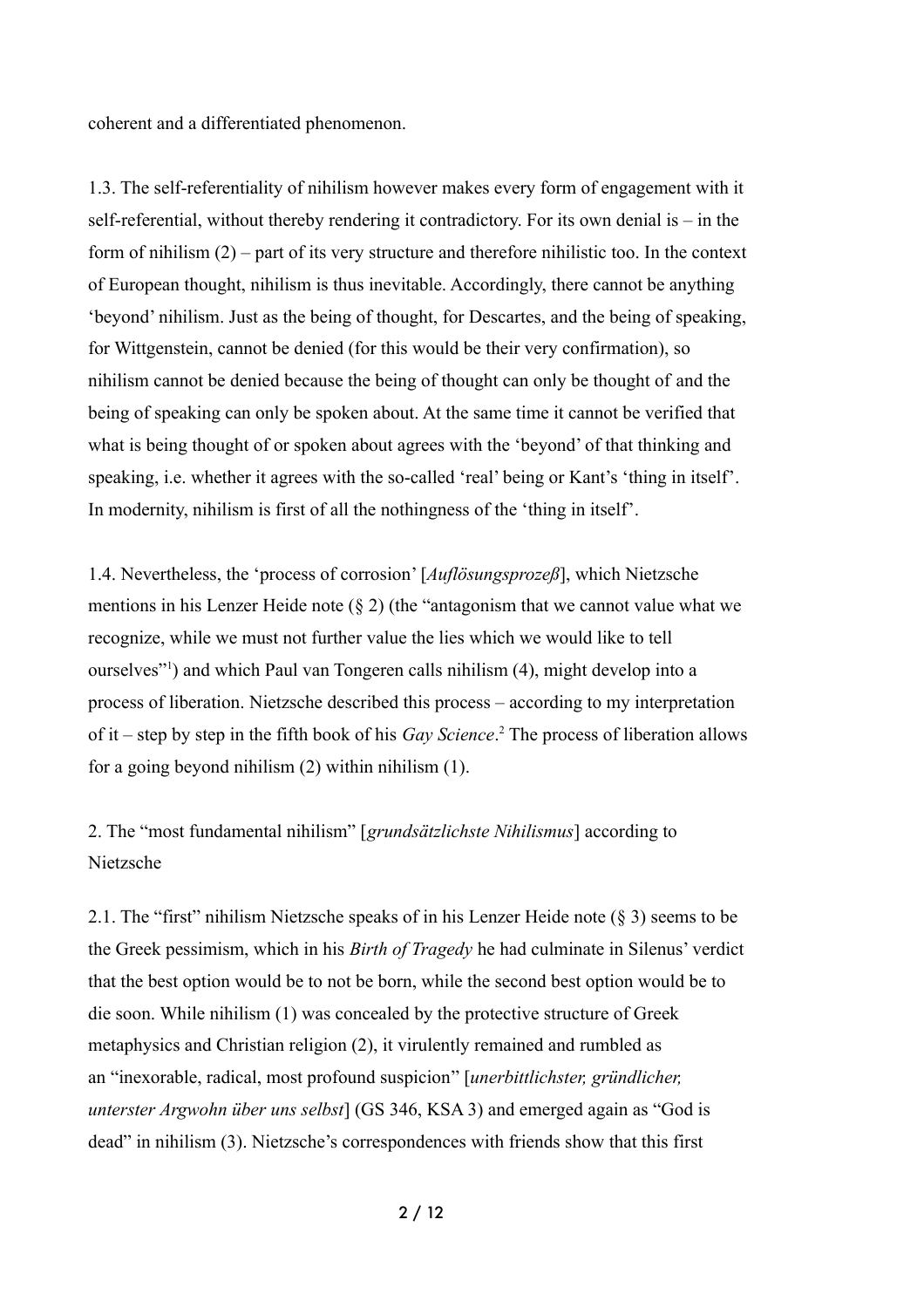nihilism can indeed drive one into desperation, though this is not the case for Nietzsche himself.<sup>[3](#page-9-2)</sup> Only the appearances of beauty provide a comforting remedy – as demonstrated by Nietzsche's teacher, Schopenhauer.

2.2. Soon after the Lenzer Heide note, Nietzsche calls the first nihilism the "most extreme" one, and he explicitly connects it to the fact that there is "no truth [,] no absolute consistency of things, no 'thing in itself'" and that truth, which one wanted to believe in, is a "*value*" which did not and does not "correspond" to a "reality". Instead it is "only a symptom of power on the side of *value-setting*, a simplification for the *sake of life*."<sup>[4](#page-9-3)</sup> There is neither truth nor reality; only the power for value-setting and simplification: both are carried out for the sake of life – this is what we call constructivism today.

2.3. After this, Nietzsche used the term "*radical nihilism*" and calls "the insight that we are not in the least justified to assume a beyond of … or an as-such of things, which is 'divine' or corporeal morality" "the conviction of a complete untenability of being [absoluten Unhaltbarkeit des Daseins]."<sup>[5](#page-9-4)</sup> This is the language of orientation: one seeks footholds in orientation, and if one does not find any, then one is lost and disoriented.<sup>[6](#page-9-5)</sup> Nietzsche used the term 'orientation' in his letters, but not in his books, probably because it had been used extensively by Eugen Dühring, with whom he did not want to be confused. However, in his books he often mentions the term 'foothold' [*Halt*], which one seeks and which one can easily lose. Today, the term 'groundlessness' [*Haltlosigkeit*] in a 'beyond of' orientation, i.e. of a 'hold' of the human orientation transcending it, might best reflect the sense of the first and initial nihilism.

2.4. In 1888, Nietzsche eventually calls nihilism (1) the "most fundamental nihilism" [*grundsätzlichster Nihilismus*], grasping with this concept philosophy as a whole, in the way he had "understood and lived" it until then, namely as "the voluntary seeking of even the execrated and infamous parts of existence."[7](#page-9-6) After Nietzsche's further specification of the terms in 1887, this is an "active" nihilism, as opposed to a "passive" one. It requires "strength," "force," or "power of the mind."[8](#page-9-7) The most fundamental nihilism is an "experimental philosophy": the philosopher's endeavor to proceed as far as possible in discovering nihilism. He or she is not to stand still "at a no, at a negation,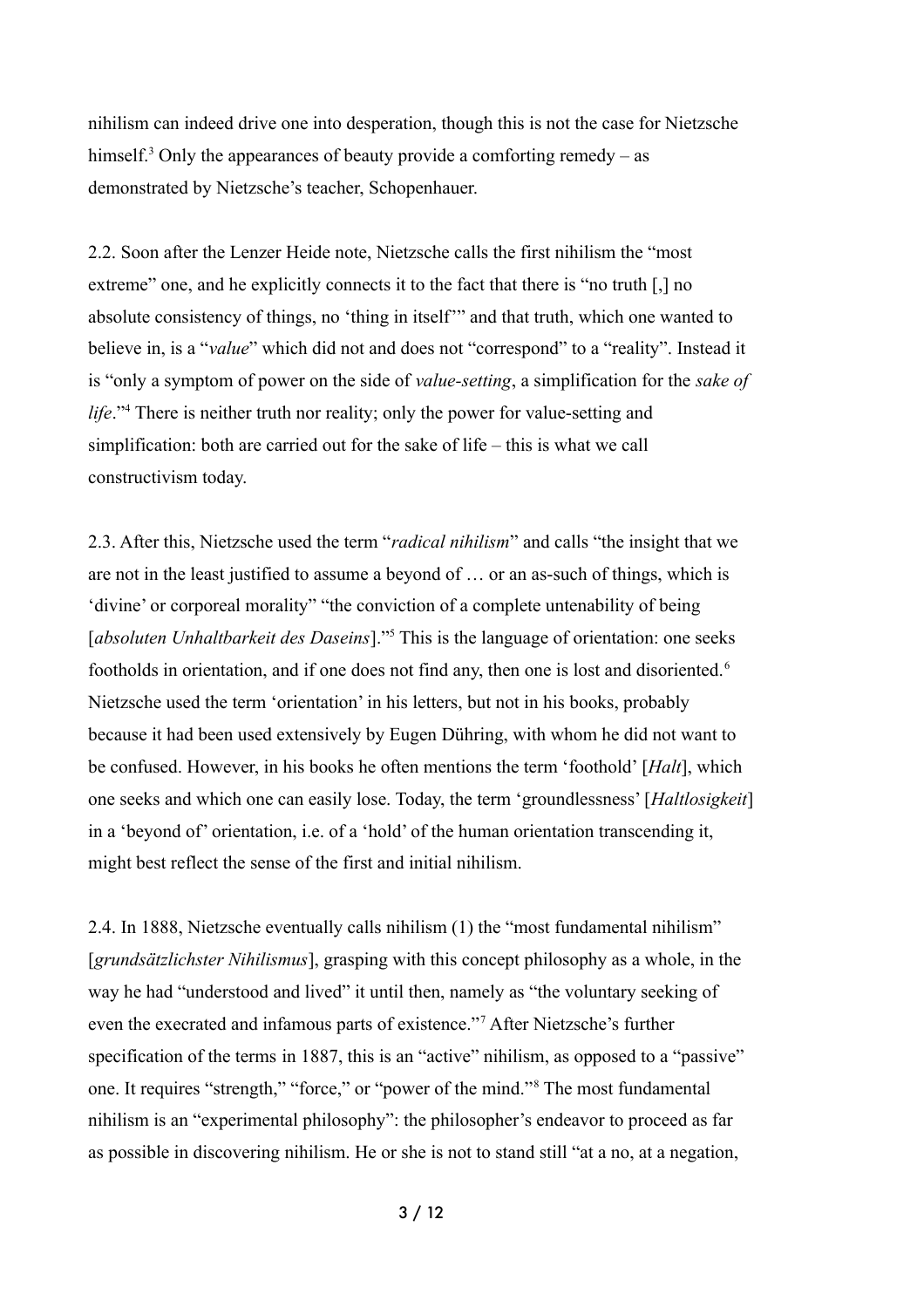at a will." Instead he or she seeks to proceed "all the way to the reversal – to a *Dionysian Yes-saying* to the world, as it is, without deduction, exception or selection."<sup>[9](#page-9-8)</sup> Much earlier, in 1881, Nietzsche formulated this as "I am falling until I reach the ground –– and do not want to say anymore: 'I am searching for the ground!'" [*Ich falle, bis ich auf den Grund komme — und will nicht mehr sagen: ,ich forsche nach dem Grunde!'*].[10](#page-9-9) Protruding into the most fundamental nihilism is possible only gradually and step by step: as a letting-oneself-fall into the abysses [*Abgründe*] underneath all reasons and foundations [*Gründe*]. The ground which one hits then is one where nihilism can no longer be borne. Nietzsche does not ask *whether* one is able to bear the full truth of nihilism as a complete loss of orientation – nobody is capable of this because one still has to be able to orient oneself also in this – but he asks *how much* of this truth one is able to bear: "'How much truth can a spirit bear, how much truth can a spirit dare?' – that became for me more and more the real measure of value."[11](#page-9-10) The guiding differentiation is no longer only that of truth and falseness. Instead, on the one hand, it is courage and power, and, on the other, it is the anxiety of being able to bear the truth of the truth: "the really dreadful anxiety is: the world *is no longer meaningful*."[12](#page-9-11) The rank of a spirit is constituted by the extent he or she is able to face the most fundamental nihilism. The problem of nihilism is the anxiety of nihilism.

# 3. An Overcoming not of Nihilism, but of its Attendant Anxiety

3.1. The most fundamental nihilism cannot be overcome; instead one has to face it. It is especially Heidegger, and not Nietzsche, who speaks of the "overcoming of nihilism."[13](#page-9-12) Heidegger connects nihilism with its overcoming because he defines it according to the famous note from 1887 in which nihilism means that "*the highest values are devaluing themselves*."<sup>[14](#page-9-13)</sup> This requires – Nietzsche often speaks in this way – a "new value setting" [*neue Wertsetzung notwendig*]. [15](#page-9-14) Heidegger would later generalize this: Nietzsche "wants to overcome nihilism by any means [*will die Überwindung des Nihilismus in jeder Form*]."[16](#page-9-15) But the quoted passage also says: "*Nihilism is a normal condition* [*Der Nihilism ein normaler Zustand*]*.*" Nietzsche does not say either that nihilism could or that it should be *overcome* by the thought of eternal recurrence. This thought, on the contrary, even amplifies nihilism to an extreme.[17](#page-10-0) In his second *Nietzsche* volume, especially in his comprehensive essay "The European Nihilism", Heidegger indeed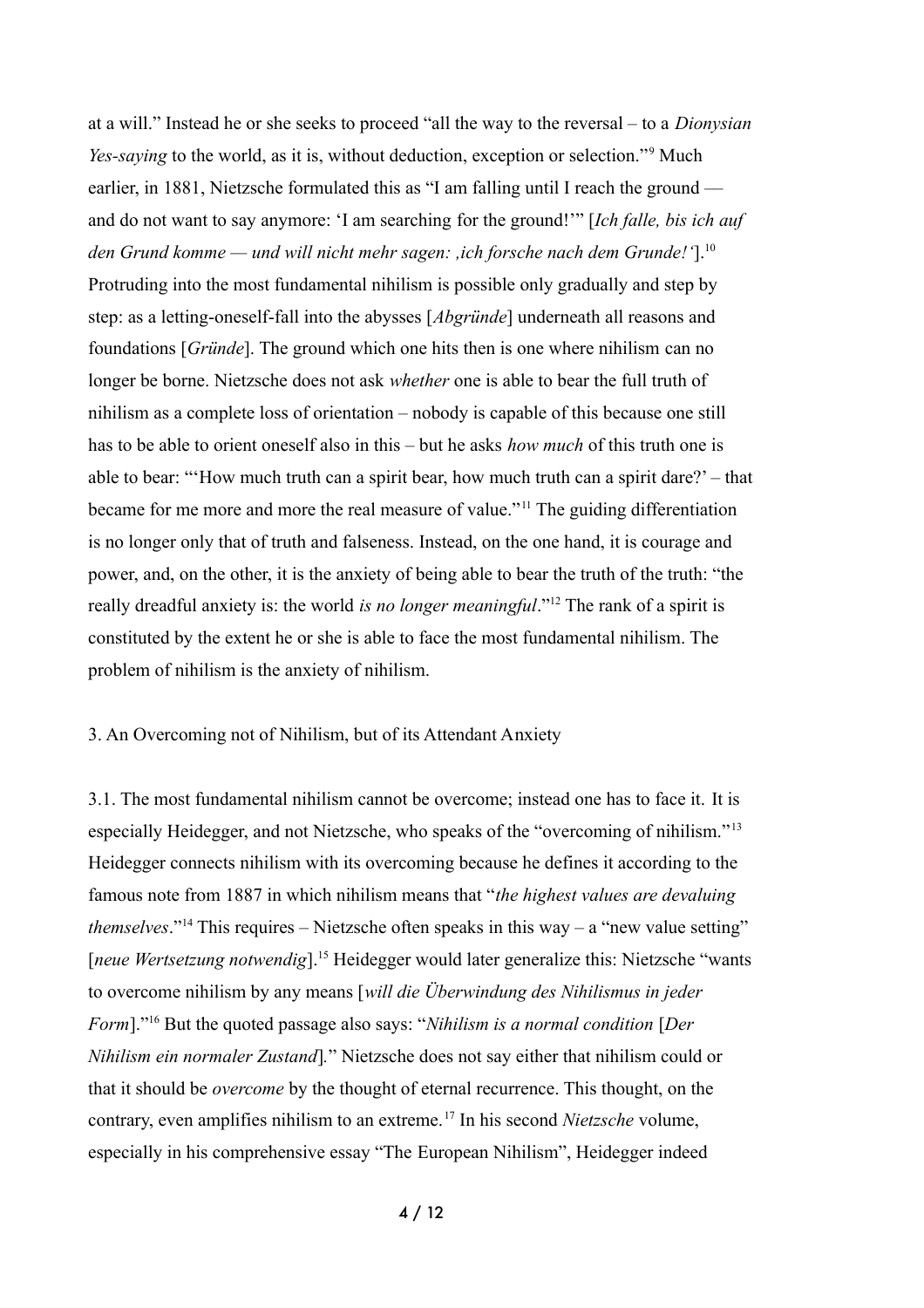widens the spectrum of nihilism, but he also identifies a "classic nihilism" for Nietzsche, according to which the truth of metaphysics loses all value and which also demands the "task of a *new* setting of values." Heidegger constructs this as Nietzsche's "own 'metaphysics'" of the will to power, which, in turn, is to surpass nihilism by overcoming it.[18](#page-10-1) In doing so, Heidegger diverges even more from Nietzsche's texts as well as from those compiled by Peter Gast and Elisabeth Förster-Nietzsche in *The Will to Power*, which he adheres to against his better judgment.<sup>[19](#page-10-2)</sup> He goes so far that he even imputes Nietzsche with not having understood the "secret essence of nihilism," which is value-thinking in itself.<sup>[20](#page-10-3)</sup> "Thought from the essence of nihilism, Nietzsche's overcoming is merely the completion of nihilism."<sup>[21](#page-10-4)</sup> (Nevertheless, this is an important hint, to which we will return.) In this way, overcoming nihilism and wanting-to-overcome it becomes again doubtful for Heidegger.[22](#page-10-5) Prior to this, in *Being and Time,* Heidegger did interpret anxiety [*Angst*] as the basic disposition of being and as its "distinguished disclosedness" (§ 40), connecting it to Kierkegaard – but not to Nietzsche.

3.2. Nietzsche did not speak of overcoming, but rather of the "*self-overcoming of nihilism*." It is a moment in the self-referentiality of nihilism and it applies to the nihilism (2) of ideals. In a planned book chapter, "The overcomers and the ones that are overcome," he puts the "doctrine of eternal recurrence" and "of the rank order of values" under this heading.<sup>[23](#page-10-6)</sup> This is also the place of Nietzsche's speaks of the "fight against" nihilism"[24](#page-10-7) or the "fight with nihilism".[25](#page-10-8) Regarding the most fundamental nihilism, which emerges again in Nietzsche's time as the "advent of nihilism", Nietzsche's "future gospel" – entitled "*The Will to Power*. Attempt at a Revaluation of all Values" – will not overcome, but "replace [*ablösen*] that complete nihilism in some future." Nihilism is complete and at the same time replaced, if one "has lived it through to the very end," if one has "left it behind, under, outside of oneself…" Then, one can live calmly with it, without anxiety, which is what Nietzsche says about himself.<sup>[26](#page-10-9)</sup>

## 4. Orientation within Nihilism

4.1. Nihilism is replaced when it is completely performed and one is no longer afraid of it. Then, one is able to orient oneself *within* nihilism. How this works I cannot fully explain here. I have tried to describe it in my *Philosophy of Orientation*, and I further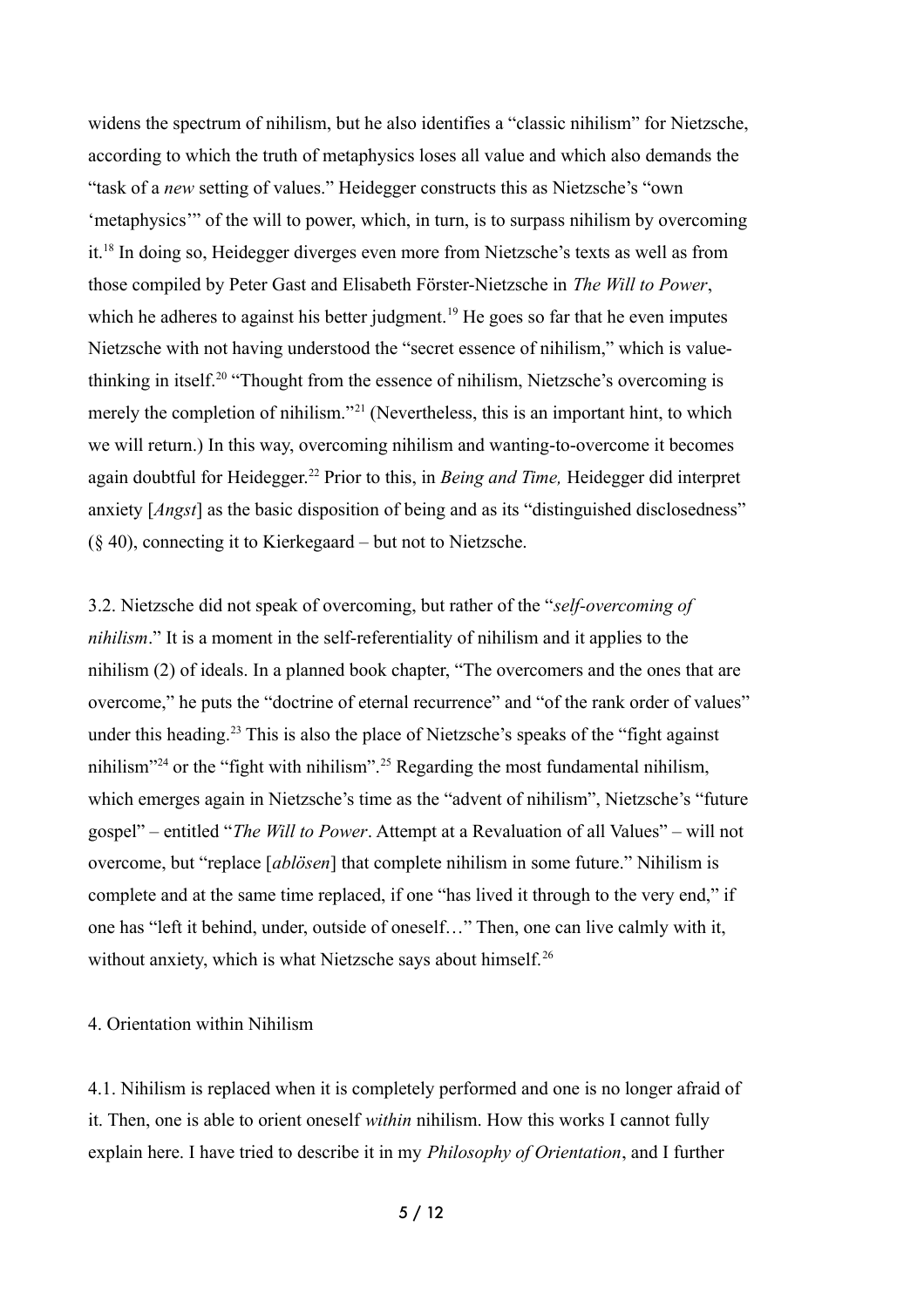developed this description in my *Orientation within Nihilism: Luhmann meets Nietzsche*, where I have compared the guiding concepts of Friedrich Nietzsche's philosophy and Niklas Luhmann's sociology.<sup>[27](#page-10-10)</sup> The result is that human orientation offers sufficient foothold in itself, without having to rely on a foothold beyond itself, which would be a foothold that claims to be given independently of decisions made in orientation. Instead, all distinctions can be regarded as distinctions of our respective orientations, which are in part individual ones and in part social constructions; therefore all these *distinctions* of our orientations and for our orientations are *decisions* of orientations and for orientations. There is – one can learn from Nietzsche and, in a new version, from Luhmann – no truth or falseness, no good or evil, etc, as such. Instead humans in society *distinguish* between true and false, between good and evil only insofar as they need to for their orientations within respective living situations. They – in Nietzsche's terms – 'create' or – in Luhmann's terms – 'construct' sense and meaning in the very cases which do not yet offer sense or meaning by themselves: 'sense' understood as created or constructed coherences where at first was incoherence; 'meaning' understood as sense of words, which allow creating or constructing such coherences. The "true thinking and meaningful life" – which is at stake for Paul van Tongeren – is what we create by ourselves. Human orientation catches us falling into groundlessness: it is the constructive response to nihilism.

4.2. When we seek sense or meaning, but cannot create it, we tend to call its absence "chaos." This is how Nietzsche describes, in the famous § 109 of his *Gay Science*, the "general character of the world [*Gesammt-Charakter der Welt*]" before our orienting constructions: it is "to all eternity chaos; not by the absence of necessity, but in the sense of the absence of order, structure, form, beauty, wisdom, and whatever else our aesthetic humanities are called." This is also a way to formulate the most fundamental nihilism. At a later time, Nietzsche describes how he is able to live with it: as a consciously nihilistic philosopher, who – to use Derrida's term – is able to deconstruct the ordering constructions of chaos again and again as far as his orientation endures it: "A philosopher recovers differently and by different things: he recovers, for instance, within nihilism. The belief that there is no truth, the nihilist's belief, is the great stretching of limbs for the warrior of insights, who is relentlessly fighting with so many ugly truths."<sup>[28](#page-10-11)</sup>

6 / 12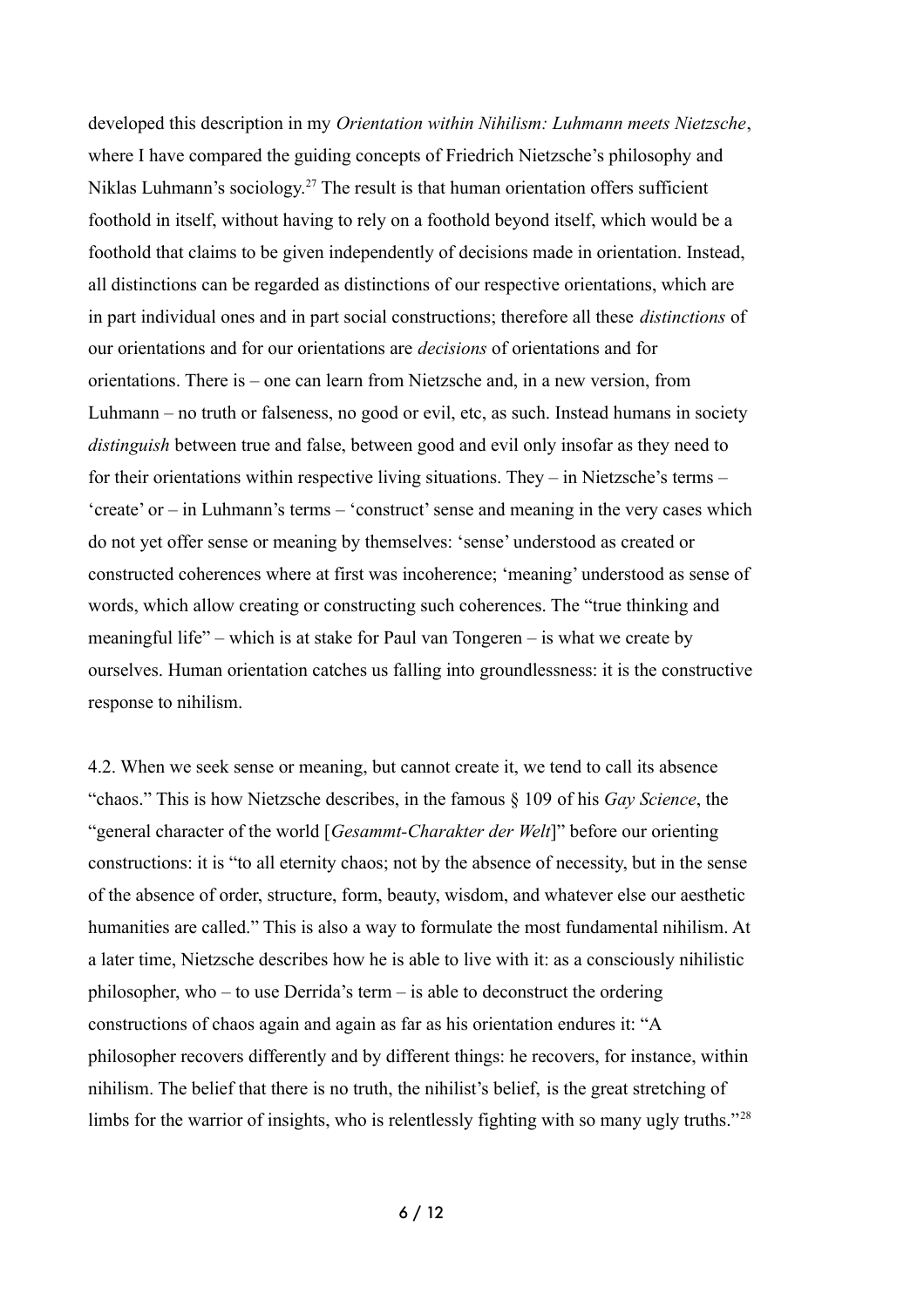# 5. Nihilism of Value Orientation?

5.1. For Paul van Tongeren, the nihilistic values corrode within nihilism (2) – as a result of the nihilism. Nietzsche repeatedly says that for this reason it is necessary to revalue all values and/or create new values: "We are, some time or other, in need of *new values*…"[29](#page-10-12) The note, where Nietzsche – in the context of writing a "preface" for his main work – describes "the advent of nihilism" [*Heraufkunft des Nihilismus*] and its replacement by "a counter movement" [*Gegenbewegung*], is preceded by a preliminary stage of it. Here, with regards to the "advent of nihilism," he at first speaks of one of "the gravest *crises,*" of a "moment of the *most profound* self-reflection [*Selbstbesinnung*] of humanity" and of the "question" whether "humans [*der Mensch*] will recover from it," whether they have the "power" and are able "to master this crisis," i.e. to no longer suffer from it. But here he does not deal with new values. Instead, it is followed by a passage which Nietzsche did not use for the planned preface of the planned main work:

the modern man tentatively believes in one value, then in another one, and drops it again: the circle of the survived and dropped values fills up more and more; *the vacuum* [*Leere*] *and scarceness* [*Armut*] *of values* is felt more and more; the movement is unstoppable – although its delay is attempted on a large scale – Finally he dares a critique of values as such; he *recognizes* their origin; he sees enough to no longer believe in any value; there is the *pathos*, the new shudder...<sup>[30](#page-11-0)</sup>

The crisis of values is followed by the critique of values as such. The mere possibility of devaluation devalues all values as such: they lose their binding nature and their reliability. For this reason, Heidegger rejected the semantics of values altogether, for which Nietzsche had strongly advocated and which was systematically unfolded by the philosophers of neo-Kantianism. For Heidegger, however, it distorted the question of being.<sup>[31](#page-11-1)</sup>

5.2. But there are more reasons to question the semantics of values. Luhmann, as a sociologist and as a great philosopher as well, pointed out<sup>[32](#page-11-2)</sup> that the development of the semantics of values in the nineteenth century might have had the function of creating some new leeway for ethics in opposition to the old semantics of norms, which until then

7 / 12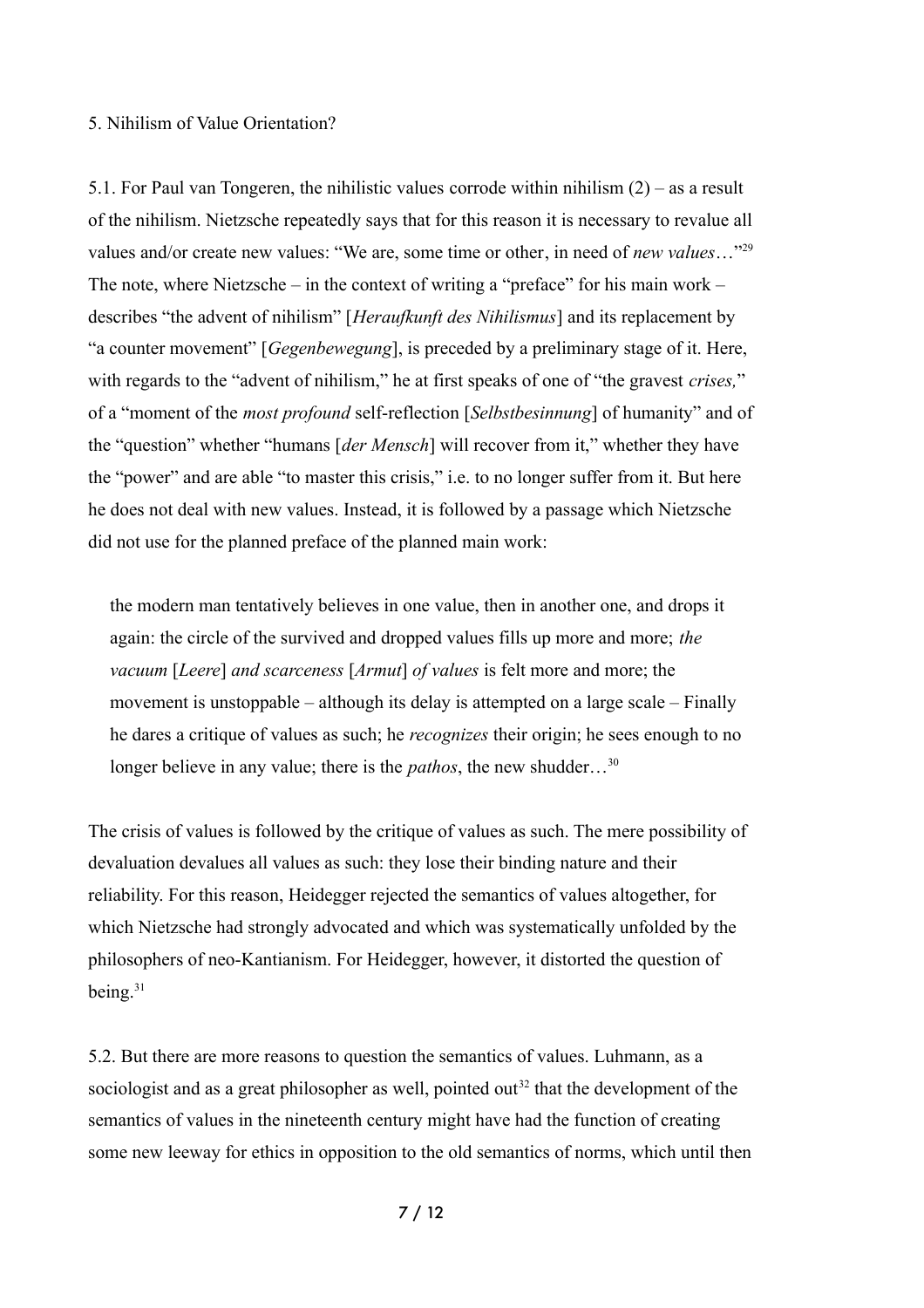dominated legal discourse. While the semantics of values indeed requires one to adhere to values, it leaves it open which values these are. Since values clearly differ from nonvalues by indicating a preference without doubt – e.g. peace over war, prosperity over poverty, freedom over slavery, happiness over unhappiness – they are always already regarded as good. If one adheres to them when acting or when justifying one's actions, then one is already on the morally safe side. But acting is not in itself valuable or reprehensible: "There are no moral phenomena at all, but only moral interpretations of phenomena…" (BGE 108). Since actions are *interpreted* as valuable in the first place, they can be seen in one way or another. The same actions by different people – as far as there are same actions at all – can be interpreted by means of different values. By means of the same values – as far as there are same values at all – one can act in different ways. And if skillfully performed, the same actions can be justified with different values to different people. In doing so, values do not have to contradict each other because their number is neither defined nor organized. Contradictions only emerge when they are derived within a system from a first principle. Instead, values are selectable; by skillfully selecting certain values, everything can be justified. Therefore, values are not binding in the same way as norms were. They are binding and not binding at the same time. They allow room for deciding on them.

5.3. Therefore, values are pointless too. They do not offer real orientation and a secure foothold. They are, as values, nihilistic in themselves. While Nietzsche might have seen this already, he possibly shied away from this final abyss and shuddered before it. For the revaluation of values and the creation of new values would then be pointless again, and Nietzsche, by adhering to the semantics of values, would himself be a delayer on a large scale.

#### 6. Conclusion

I agree with Paul van Tongeren that Nietzsche's "most fundamental nihilism" aptly describes our situation of orientation. However, there might also be a step beyond nihilism, namely by being no longer afraid of it. The anxiety ceases by virtue of that which started with Descartes, which emerged most distinctly with Kant and Hegel, and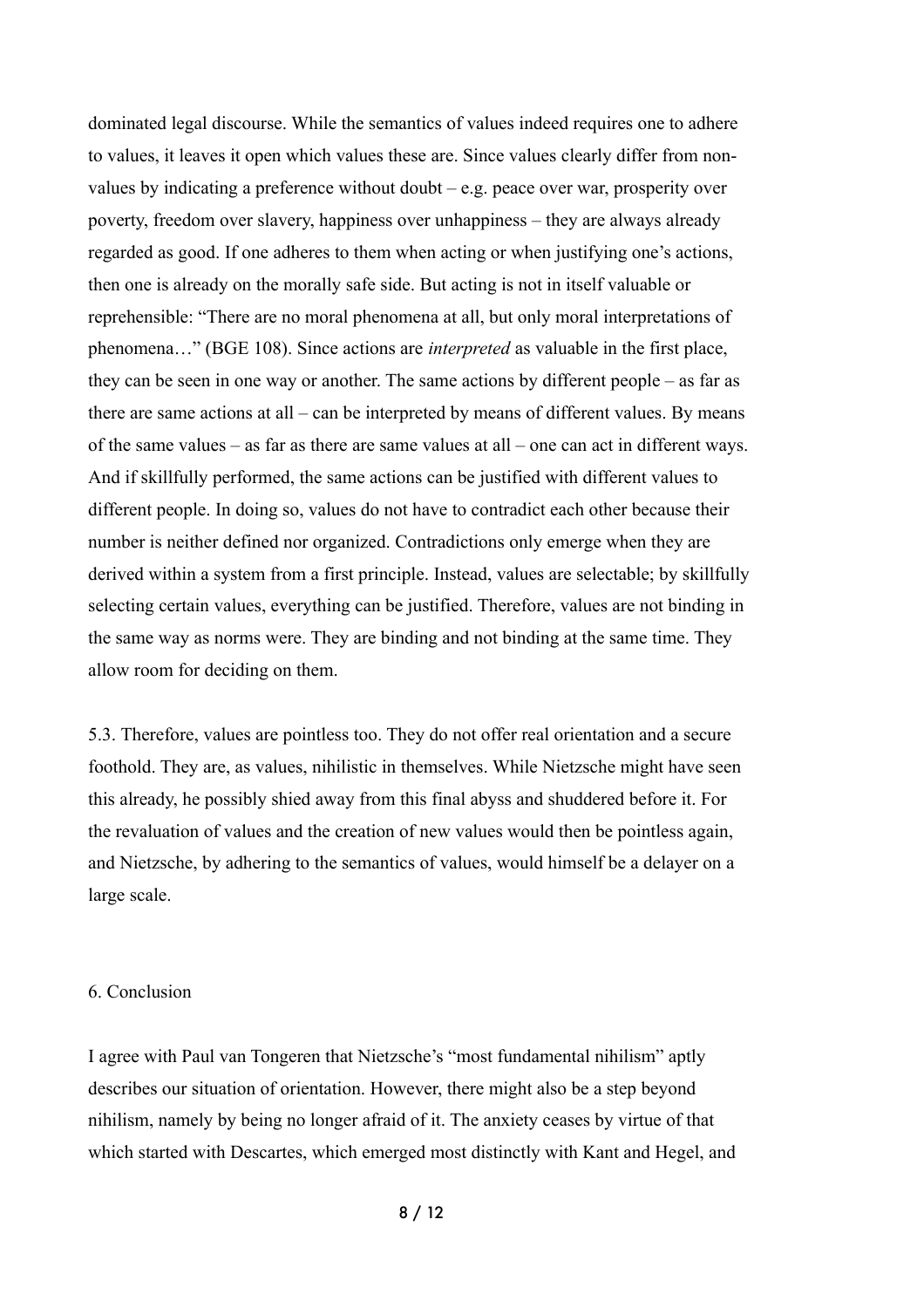which is now called "constructivism." It is the insight that we – as humans in society – are able to make sense from senselessness and create meaning from meaninglessness. Both of which allow us to live for a certain time – until new situations require new constructions. For this we no longer need the old metaphysical and transcendental terms based on timelessness, such as being, reason, or the subject. We already have more complex terms that can cope with time and evolution, even with the evolution of terms. One of them could be the term of orientation, which was made prominent in philosophy by Kant, who did not anticipate that one day it might supersede his term of reason. By overcoming the fear of nihilism one gains a serene or simply "cool" orientation within nihilism. Today – after Nietzsche opened our horizons for it – we are able to live within nihilism without a world beyond. In addition, we are evidently capable of orienting ourselves within the ethical leeway which has been created by the semantics of values. In terms of Nietzsche's § 346 from the *Gay Science* – one of the few places in the published work, where Nietzsche speaks of nihilism – one does not have to do away with oneself, if one does away with one's old "venerations." Venerations are not necessary in order to find orientation.

*Translation by Reinhard Müller, Austin/Texas, revised by Andrew Smith and Werner Stegmaier*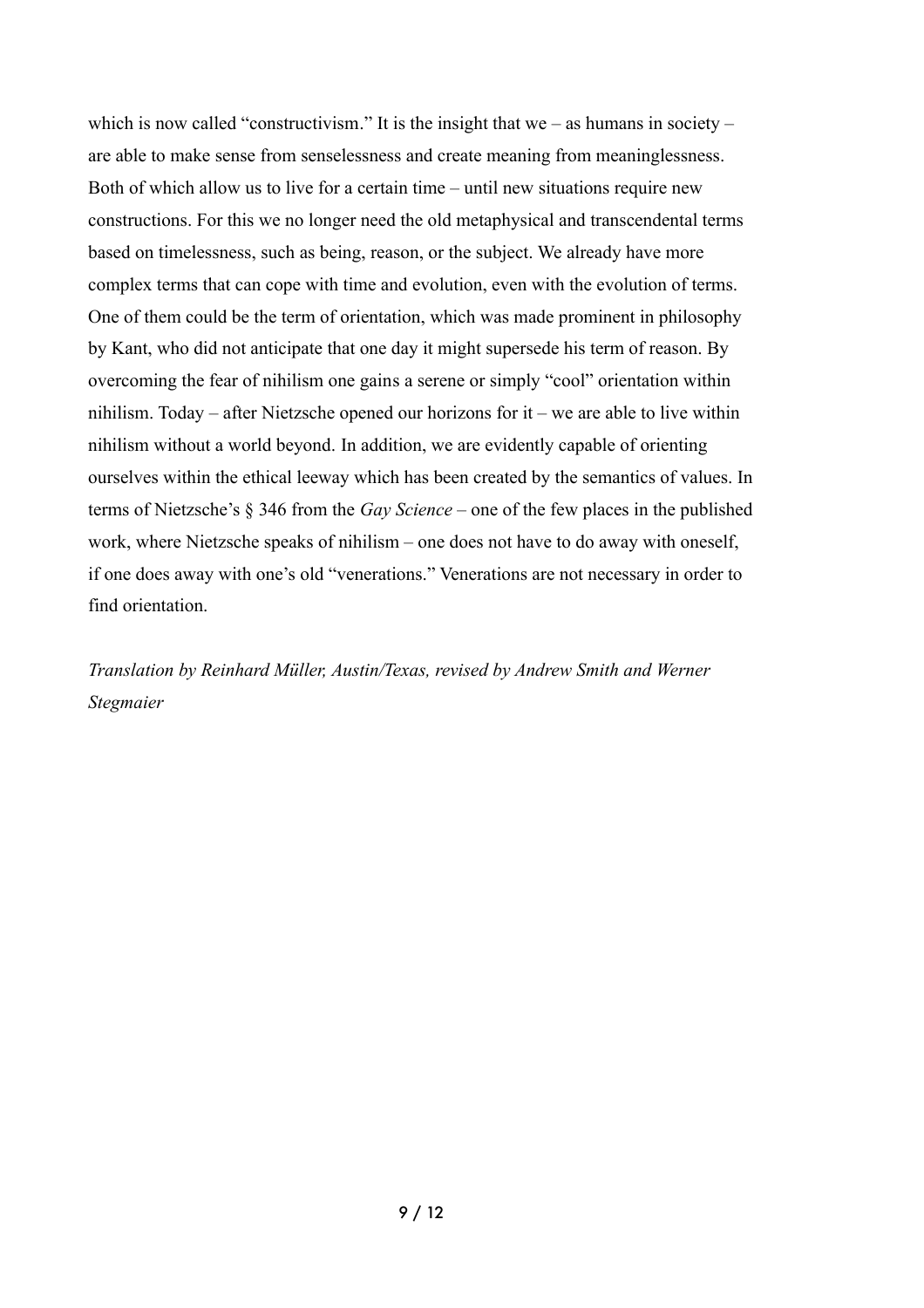<span id="page-9-0"></span><sup>1</sup> All translations are our own.

<span id="page-9-1"></span>2 See Werner Stegmaier, *Nietzsches Befreiung der Philosophie. Kontextuelle Interpretation des V. Buchs der "Fröhlichen Wissenschaft"* (Berlin/Boston, 2012).

<span id="page-9-2"></span><sup>3</sup> See Nietzsche's letters to Heinrich Köselitz, 13. März 1881, KSB 6.68; Erwin Rohde, 23. Mai 1887, KSB 8.80-1; Heinrich Köselitz, 10. Nov. 1887, KSB 8.192; Elisabeth Förster, 31. März 1888, KSB 8.281.

<span id="page-9-3"></span><sup>4</sup> NL 1887 9[35], KSA 12.350-352 / KGW IX 6, W II 1, 115-116.

<span id="page-9-4"></span><sup>5</sup> NL 1887 10[192], KSA 12.571 / KGW IX 6, W II 2, 12.

<span id="page-9-5"></span>6 Werner Stegmaier, *Philosophie der Orientierung* (Berlin / New York 2008).

<span id="page-9-6"></span>7 NL 1888 16[32], KSA 13.492 / KGW IX 9, W II 7, 144.

<span id="page-9-7"></span>8 NL 1887 9[35], KSA 12.350-351 / KGW IX 6, W II 1, 115.

<span id="page-9-8"></span><sup>9</sup> NL 1888 16[32], KSA 13.492 / KGW IX 9, W II 7, 144.

<span id="page-9-9"></span><sup>10</sup> NL 1888 16[32], KSA 13.492 / KGW IX 9, W II 7, 144.

<span id="page-9-10"></span><sup>11</sup> NL 1888 16[32], KSA 13.492 / KGW IX 9, W II 7, 144.

<span id="page-9-11"></span><sup>12</sup> NL 1885 39[15], KSA 11.626 / KGW IX 2, N VII 2, 179. There are many examples of his use of the term "Angst" in the sense of 'existential anxiety,' especially in his own letters and with regard to his Zarathustra. See, for instance, NL 1883 15[48], KSA 10.492, und 22[4], KSA 10.629; Z II, On the Land of Culture; NL 1884 31[8] u. [9], KSA 11.361-362; Z IV, The Cry of Distress; NL 1885 40[1], KSA 11.629 / KGW IX 4, W I 7, 76; NL 1886 1[5], KSA 12.12 / KGW IX 2, N VII 2, 168; Letter to Franziska Nietzsche, 19. März 1886, KSB 7.161; Letter to Franz Overbeck, 12. Oktober 1886, KSB 7.264; GS 352; NL 1887 9[72], KSA 12.372 / KGW IX 6, W II 1, 90 ("*Angst Gottes"*), 11[226], KSA 13.88 / KGW IX 7, W II 3, 112.

<span id="page-9-12"></span><sup>13</sup> Martin Heidegger seems to be the most important source for this turn of phrase. See, Martin Heidegger, "Nietzsches Wort 'Gott ist tot'", in: M.H., *Holzwege* (Frankfurt am Main, 1950), pp. 193-247, and the two volumes of Martin Heidegger, *Nietzsche* (Pfullingen, 1961) (the first one resumes lectures out of the 1936 to 1940, which Heidegger published in 1961). Heidegger took it for granted without any evidence from Nietzsche's texts that the overcoming of nihilism is necessary. The secondary literature takes it for granted also, until today. See, e.g., Bernard Reginster, *The Affirmation of Life. Nietzsche on Overcoming Nihilism* (Cambridge, Mass. / London, UK, 2008) or Eike Brock, *Nietzsche und der Nihilismus* (Monographien und Texte zur Nietzsche-Forschung, Bd. 68) (Berlin / Boston, 2015).

<span id="page-9-13"></span><sup>14</sup> NL 1887 9[35], KSA 12.350 / KGW IX 6, W II 1, 115.

<span id="page-9-14"></span><sup>15</sup> Heidegger, *Nietzsche*, p. 1.36.

<span id="page-9-15"></span><sup>16</sup> Heidegger, *Nietzsche*, p. 1.241.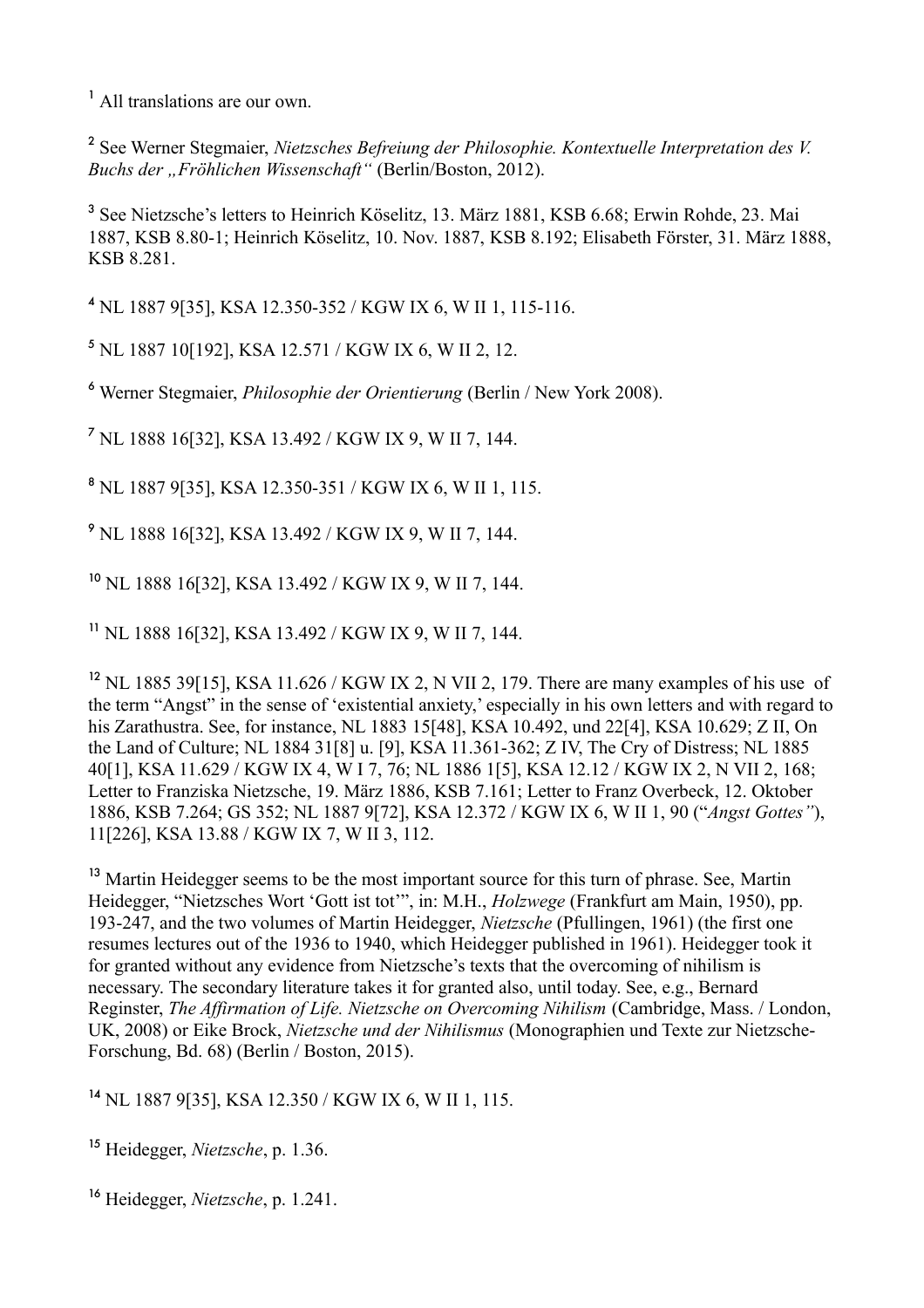<span id="page-10-0"></span><sup>17</sup> NL 1886/87 5[71] (Lenzer Heide, § 6), KSA 12.213 / KGW IX 3, N VII 3, 17.

<span id="page-10-1"></span><sup>18</sup> Heidegger, *Nietzsche*, p. 2.34; vgl. p. 2.340.

<span id="page-10-2"></span><sup>19</sup> Heidegger, *Nietzsche*, p. 1.413, p. 2.42-43.

<span id="page-10-3"></span><sup>20</sup> Heidegger, *Nietzsche*, p. 2.54.

<span id="page-10-4"></span><sup>21</sup> Heidegger, *Nietzsche*, p. 2.360.

<span id="page-10-5"></span><sup>22</sup> Heidegger, *Nietzsche*, p. 2.365 ff. Wolfgang Müller-Lauter ("Über den Nihilismus und die Möglichkeit seiner Überwindung", in: W. M.-L., *Heidegger und Nietzsche. Nietzsche-Interpretationen III* (Berlin / New York, 2000), pp. 267-299) shows, indeed, how Heidegger searches for the possibility of overcoming only his version of nihilism (p. 296). That Nietzsche himself does not speak of an 'overcoming of nihilism' seems to have not been seen by him either, despite the fact that he was one of the most thorough Nietzsche interpreters of his time and the strictest critic of Heidegger's metaphysical Nietzsche interpretation. On the contrary, he himself uses the phrase without evidence (p. 289). – For the comprehensive construction of Heidegger, see the concise description by Giuliana Gregorio, "Übermensch und Nihilismus in der Nietzsche-Auslegung Martin Heideggers", in: Dennis Peterzelka / Julia Pfefferkorn / Niklas Corall (eds.), *Nietzsche, der Nihilismus und die Zukünftigen* (Tübingen, 2014), pp. 233-253.

<span id="page-10-6"></span><sup>23</sup> NL 1888 13[4], KSA 13.215 [not yet in KGW IX]. For Karl Löwith, *Nietzsches Philosophie der ewigen Wiederkehr des Gleichen*, 1<sup>st</sup> ed. (Berlin, 1935), reprint of the 4<sup>th</sup> ed. 1984 (Hamburg, 1986), "overcoming" is one of Nietzsche's guiding words (p. 181). He excessively deals with the overcoming of time's temporality (p. 12, and other places), of the human (p. 42, and other places), of heaviness (p. 72), of the "guiltily being" (p. 163), and more. In this respect, he also deals with "Nietzsche's attempt to overcome nihilism within the being of the finite human" by virtue of the doctrine of the eternal recurrence of the same, which is "at the same time an attempt to overcome time being innate in the contingency of the finite being" (p. 162). This is, for Löwith, however the overcoming of "the most extreme nihilism" "by itself" (p. 161). Löwith heavily criticized Heidegger for not having seen this (p. 223). The extent to which Löwith's Nietzsche interpretation is, overall, still viable today may remain open at this point.

<span id="page-10-7"></span><sup>24</sup> NL 1886 5[50], KSA 12.202 / KGW IX 3, N VII 3, 131.

<span id="page-10-8"></span><sup>25</sup> NL 1886 7[31], KSA 12.306 [not yet in KGW IX].

<span id="page-10-9"></span><sup>26</sup> NL 1887/88 11[411], KSA 13.189-190 / KGW IX 7, W II 3, 4-5.

<span id="page-10-10"></span><sup>27</sup> Werner Stegmaier, *Orientierung im Nihilismus – Luhmann meets Nietzsche* (Berlin / Boston 2016).

<span id="page-10-11"></span><sup>28</sup> NL 1887 11[108], KSA 13.51 / KGW IX 7, W II 3, 150 ("der Nihilisten-Glaube" was added later by Nietzsche). Cf. NL 1888 16[30], KSA 13.491 / KGW IX 9, W II 7, 146.

<span id="page-10-12"></span><sup>29</sup> NL 1887/88 11[411], KSA 13.189 f. / KGW IX 7, W II 3, 4.